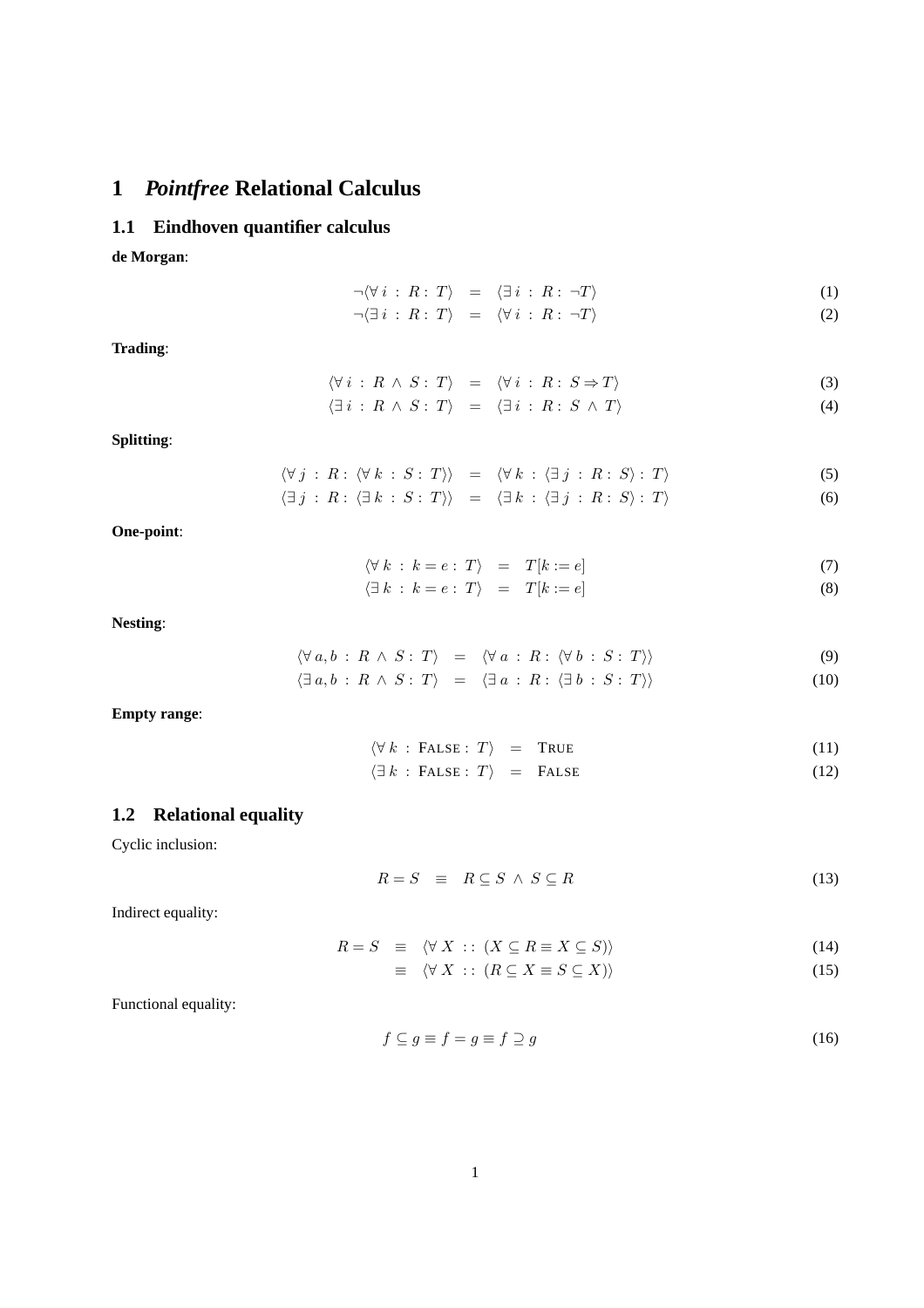## **1.3 Relational taxonomy**

Classification criteria:



#### **1.4 PF-transformation rules**

"Guardanapo":

$$
b(f^{\circ} \cdot R \cdot g)a \equiv (f b)R(g a) \tag{26}
$$

*connected:* iff  $R \cup R^{\circ} = \top$  (25)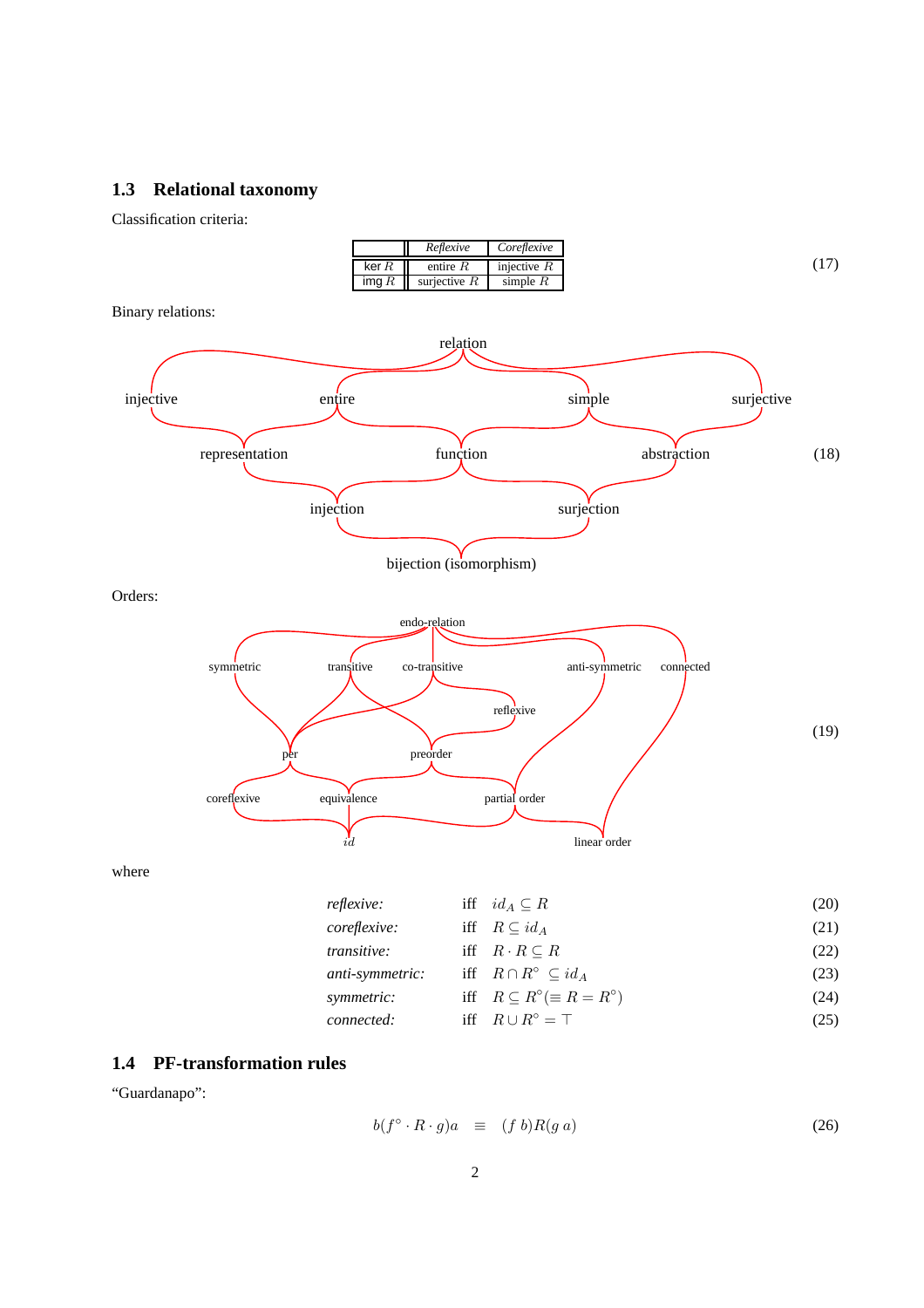Left-division:

$$
b(R \setminus Y) a \equiv \langle \forall c : c R b : c Y a \rangle \tag{27}
$$

Pointwise ordering on functions:

$$
f \sqsubseteq g \equiv f \subseteq \sqsubseteq \cdot g \equiv \langle \forall a :: (f a) \sqsubseteq (g a) \rangle \tag{28}
$$

# **1.5 Table of useful Galois connections**

| <b>Relational Operators as Galois Connections</b> |                                                                                               |                    |                                                                                  |
|---------------------------------------------------|-----------------------------------------------------------------------------------------------|--------------------|----------------------------------------------------------------------------------|
| $(f X) \subseteq Y \equiv X \subseteq (g Y)$      |                                                                                               |                    |                                                                                  |
| Description                                       | $f=g^{\flat}$                                                                                 | $g = f^{\sharp}$   | Obs.                                                                             |
| converse                                          | $($ _ $)$ °                                                                                   | $($ _ $)$ °        |                                                                                  |
| shunting rule                                     | (h.)                                                                                          | $(h^{\circ}.)$     | NB: $h$ is a function                                                            |
| "converse"<br>shunting rule                       | $(h^{\circ})$                                                                                 | (A)                | NB: $h$ is a function                                                            |
| left-division                                     | (R.)                                                                                          | $(R\setminus)$     | $R$ under $\dots$                                                                |
| right-division                                    | (A)                                                                                           | $(\angle R)$       | $\ldots$ over $R$                                                                |
| range                                             | $\rho$                                                                                        | $(\cdot\top)$      | lower $\subseteq$ restricted to coreflexives                                     |
| domain                                            | $\delta$                                                                                      | $(\top \cdot)$     | lower $\subseteq$ restricted to coreflexives                                     |
| implication                                       | $(R \cap )$                                                                                   | $(R \Rightarrow )$ | Note that $(R\Rightarrow) = (\neg R \cup )$                                      |
| difference                                        | $(-R)$                                                                                        | $(R\cup)$          |                                                                                  |
| <b>PROPERTIES</b>                                 |                                                                                               |                    |                                                                                  |
| cancellation                                      | $X \subseteq (g \cdot f)X$<br>$(f \cdot g)Y \subseteq Y$                                      |                    |                                                                                  |
| definition                                        | $f X = \bigcap \{Y \mid X \subseteq gY\}$ $\qquad$ $g Y = \bigcup \{X \mid f X \subseteq Y\}$ |                    |                                                                                  |
| distribution                                      | $f(X \cup Y) = (f X) \cup (f Y)   g(X \cap Y) = (g X) \cap (g Y)$                             |                    | $f(\bigcup_i X_i) = \bigcup_i (f X_i)$<br>$g(\bigcap_i X_i) = \bigcap_i (g X_i)$ |

# **1.6 Other Galois connections**

Meet-universal

$$
X \subseteq (R \cap S) \equiv (X \subseteq R) \land (X \subseteq S) \tag{30}
$$

(29)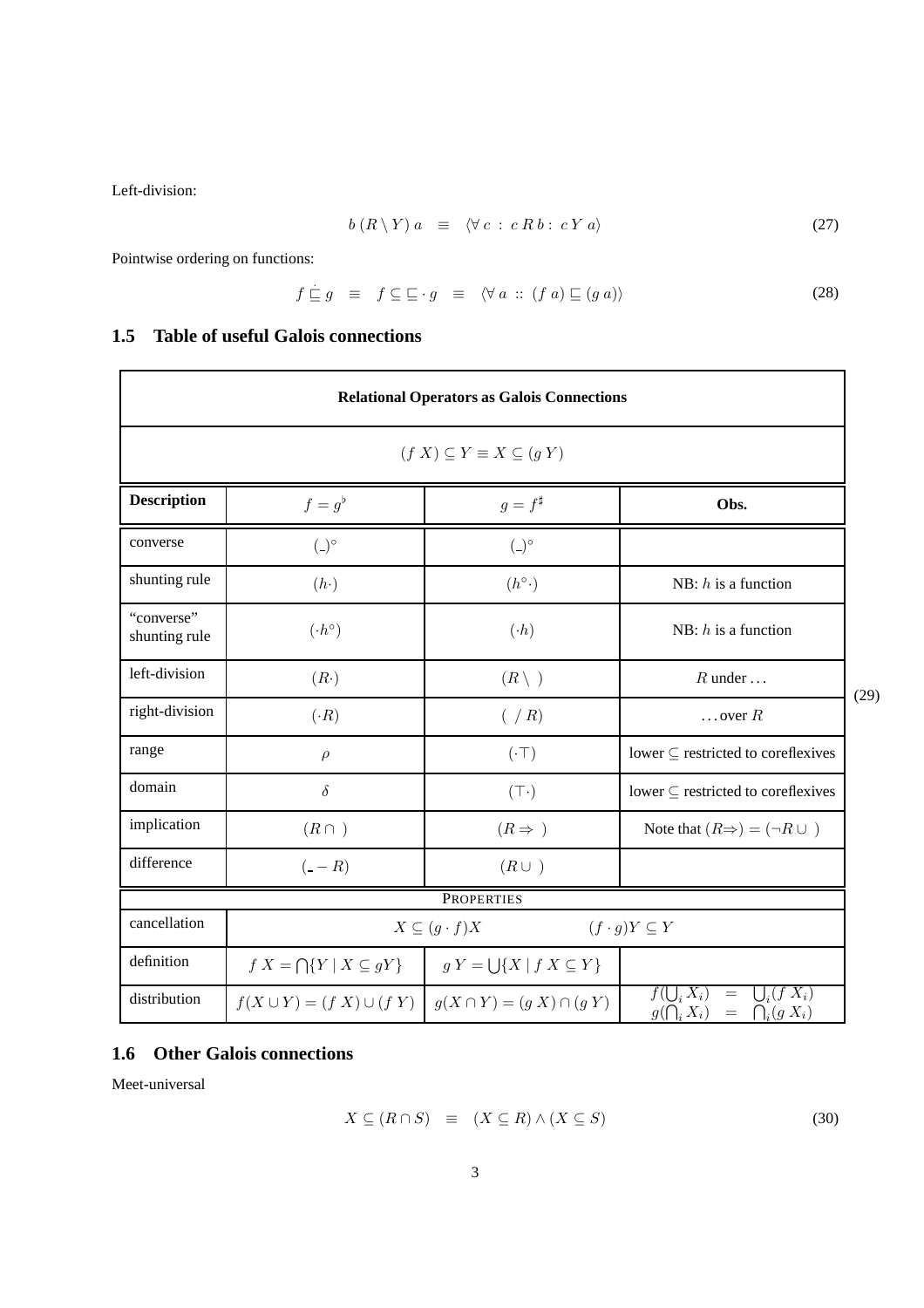Join-universal

$$
(R \cup S) \subseteq X \equiv (R \subseteq X) \land (S \subseteq X) \tag{31}
$$

Split-universal

$$
X \subseteq \langle R, S \rangle \equiv \pi_1 \cdot X \subseteq R \land \pi_2 \cdot X \subseteq S \tag{32}
$$

Either-universal

$$
X = [R, S] \equiv X \cdot i_1 = R \quad \wedge \quad X \cdot i_2 = S \tag{33}
$$

### **1.7 "Almost" Galois connections**

"Shunting" rules for  $S$  a simple relation:

$$
S \cdot R \subseteq T \equiv (\delta S) \cdot R \subseteq S^{\circ} \cdot T \tag{34}
$$

$$
R \cdot S^{\circ} \subseteq T \quad \equiv \quad R \cdot \delta S \quad \subseteq \quad T \cdot S \tag{35}
$$

Variants concerning domain and range:

$$
\delta R \subseteq X \equiv R \subseteq R \cdot X \tag{36}
$$

$$
\rho R \subseteq X \equiv R \subseteq X \cdot R \tag{37}
$$

#### **1.8 Converses**

$$
(R^{\circ})^{\circ} = R \tag{38}
$$

$$
(R \cdot S)^{\circ} = S^{\circ} \cdot R^{\circ} \tag{39}
$$

From the above:

$$
\ker(R^{\circ}) = \operatorname{img} R \tag{40}
$$

$$
img(R^{\circ}) = ker R \tag{41}
$$

#### **1.9 Coreflexives**

Coreflexives are symmetric and transitive:

$$
\Phi^{\circ} = \Phi = \Phi \cdot \Phi \tag{42}
$$

Meet of two coreflexives is composition:

$$
\Phi \cap \Psi = \Phi \cdot \Psi \tag{43}
$$

Since coreflexives are simple, the following follow from (34,35):

$$
\Phi \cdot R \subseteq S \quad \equiv \quad \Phi \cdot R \subseteq \Phi \cdot S \tag{44}
$$

$$
R \cdot \Phi \subseteq S \equiv R \cdot \Phi \subseteq S \cdot \Phi \tag{45}
$$

Mapping back and forward:

$$
\Phi \subseteq \Psi \equiv \Phi \subseteq \top \cdot \Psi \tag{46}
$$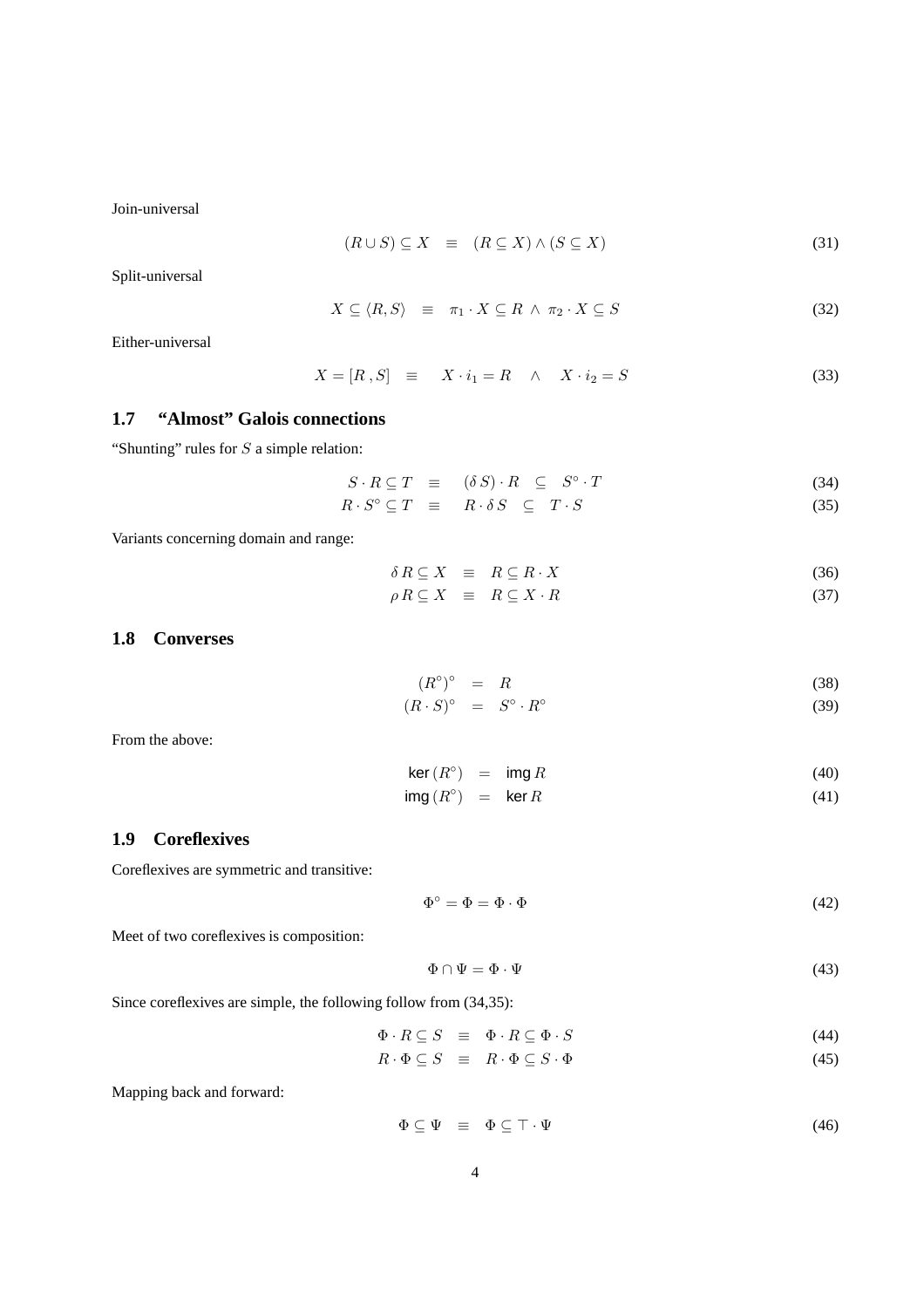Domain and range:

$$
\delta(R \cap S) = (R^{\circ} \cdot S) \cap id \tag{47}
$$
\n
$$
\delta(R \cdot S) = \delta(\delta R \cdot S) \tag{48}
$$

$$
\begin{array}{rcl}\n\sigma(R \cdot S) & = & \sigma(\sigma R \cdot S) \\
\rho(R \cdot S) & = & \rho(R \cdot \rho S)\n\end{array} \tag{48}
$$

$$
\rho R = \delta(R^{\circ}) \tag{50}
$$

Therefore, for 
$$
\Phi
$$
 coreflexive

$$
\delta \Phi = \Phi \tag{51}
$$

Also a consequence of the above:

$$
\delta R = \ker R \cap id \tag{52}
$$

$$
\rho R = \text{img } R \cap id \tag{53}
$$

Other facts:

$$
R = R \cdot (\delta \, R) \tag{54}
$$

$$
R = (\rho R) \cdot R \tag{55}
$$

Pre and post restriction:

$$
R \cdot \Phi = R \cap \top \cdot \Phi
$$
  
\n
$$
\Psi \cdot R = R \cap \Psi \cdot \top
$$
\n(56)  
\n(57)

Domain/range elimination:

$$
\top \cdot \delta R = \top \cdot R \tag{58}
$$

$$
\rho \, R \cdot \top = R \cdot \top \tag{59}
$$

### **1.10 Relational divisions**

$$
(R \setminus S) \cdot f = R \setminus (S \cdot f) \tag{60}
$$

### **1.11 Meets**

$$
(S \cap T) \cdot R = (S \cdot R) \cap (T \cdot R) \iff T \cdot \text{img } R \subseteq T \lor S \cdot \text{img } R \subseteq S \tag{61}
$$

Therefore, for  $f$  a function,

$$
(S \cap T) \cdot f = (S \cdot f) \cap (T \cdot f) \tag{62}
$$

$$
R \cdot (S \cap T) = (R \cdot S) \cap (R \cdot T) \iff (\ker R) \cdot T \subseteq T \lor (\ker R) \cdot S \subseteq S \tag{63}
$$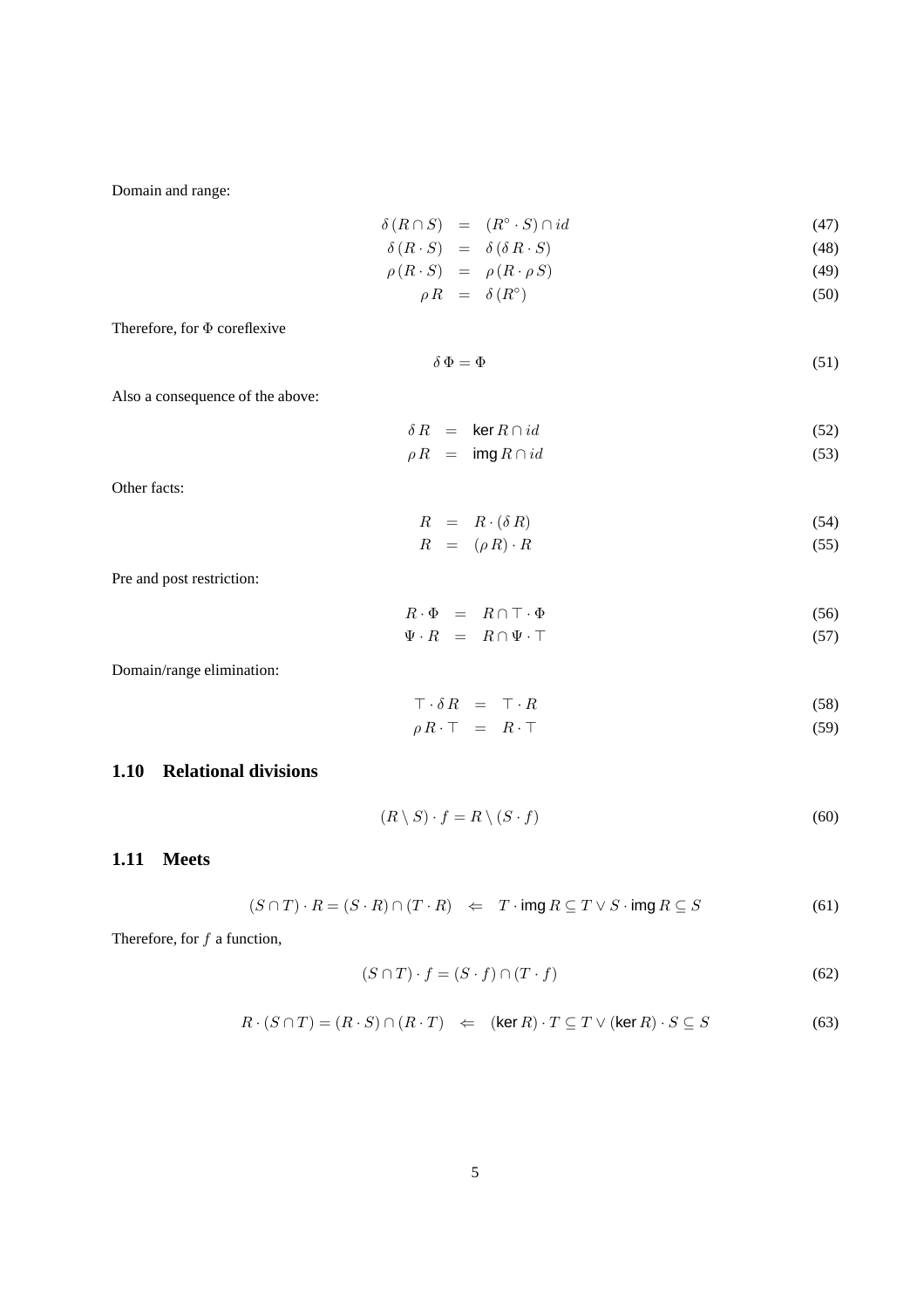### **1.12 Splits**

Definition equivalent to (32)

$$
\langle R, S \rangle = \pi_1^\circ \cdot R \cap \pi_2^\circ \cdot S \tag{64}
$$

The same definition pointwise: for all  $a, b, c$ 

$$
(a,b)\langle R,S\rangle c \equiv a R c \wedge b S c \tag{65}
$$

Split cancellation

$$
\pi_1 \cdot \langle R, S \rangle = R \cdot \delta S \quad \wedge \quad \pi_2 \cdot \langle R, S \rangle = S \cdot \delta R \tag{66}
$$

Split (conditional) fusion  $1$ :

$$
\langle R, S \rangle \cdot T = \langle R \cdot T, S \cdot T \rangle \quad \Leftarrow \quad R \cdot (\text{img } T) \subseteq R \vee S \cdot (\text{img } T) \subseteq S \tag{67}
$$

Split absorption

$$
\langle R \cdot T, S \cdot U \rangle = (R \times S) \cdot \langle T, U \rangle \tag{68}
$$

Splits and converses:

$$
\langle R, S \rangle^{\circ} \cdot \langle X, Y \rangle = (R^{\circ} \cdot X) \cap (S^{\circ} \cdot Y) \tag{69}
$$

Therefore:

$$
\ker \langle R, S \rangle = \ker R \cap \ker S \tag{70}
$$

Product:

$$
R \times S = \langle R \cdot \pi_1, S \cdot \pi_2 \rangle \tag{71}
$$

#### **1.13 Eithers**

Definition:

$$
[R, S] = (R \cdot i_1^{\circ}) \cup (S \cdot i_2^{\circ}) \tag{72}
$$

From (33), all coproduct properties extend to relations, in particular: +-reflexion:

$$
id = [i_1, i_2] \tag{73}
$$

etc. Eithers and converses:

$$
[R, S] \cdot [T, U]^\circ = (R \cdot T^\circ) \cup (S \cdot U^\circ) \tag{74}
$$

Coproducts:

$$
R + S = [i_1 \cdot R, i_2 \cdot S] \tag{75}
$$

#### **1.14 Dedekind's rule**

Also known as the **modular law**:

$$
R \cdot S \cap T \quad \subseteq \quad R \cdot (S \cap R^{\circ} \cdot T) \tag{76}
$$

<sup>&</sup>lt;sup>1</sup>Theorem 12.30 in [1].